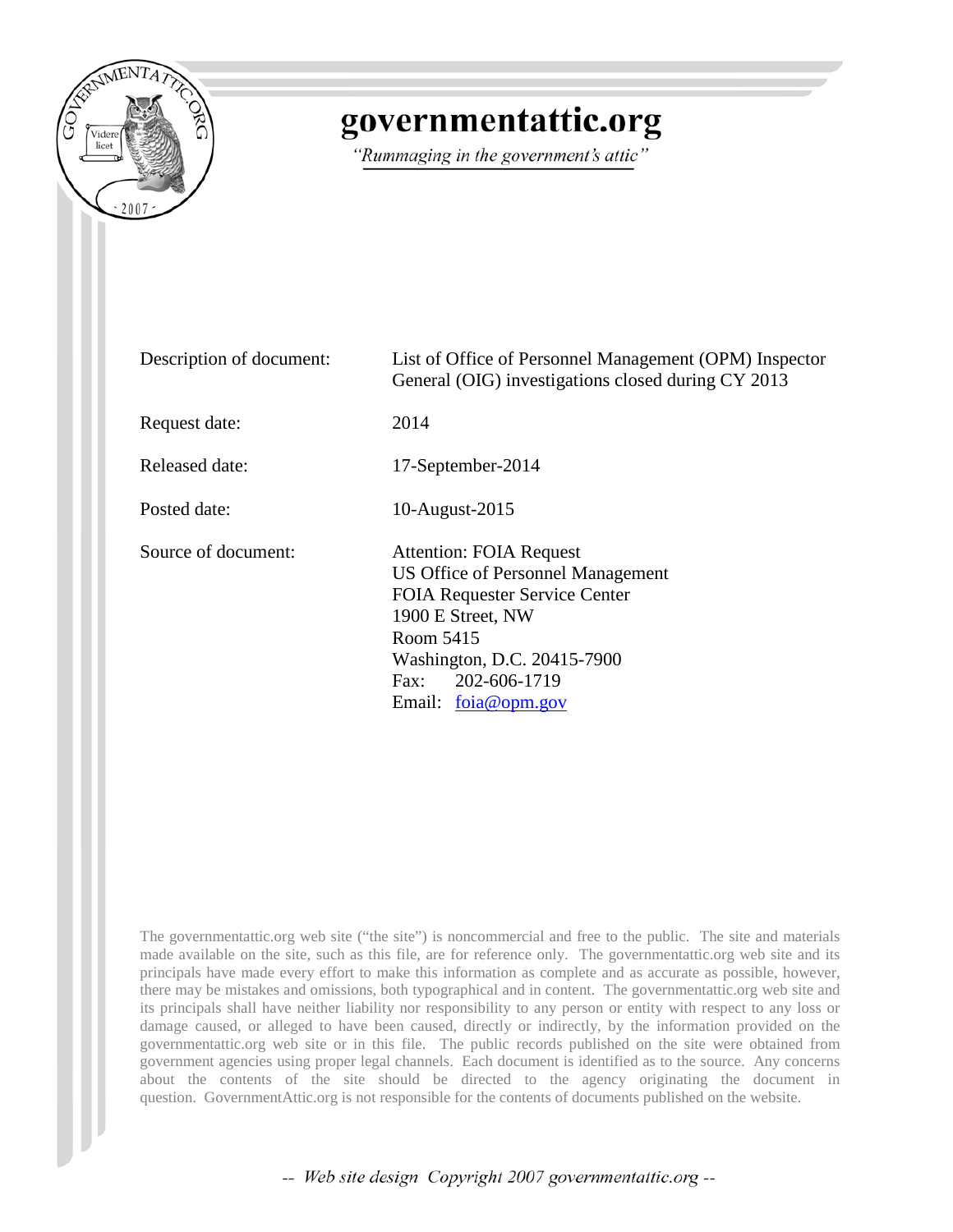

UNITED STATES OFFICE OF PERSONNEL MANAGEMENT Washington, DC 20415

Office of the Inspector General

September 17, 2014

*Via e-mail* 

This is in response to your Freedom of Information Act (FOIA) request in which you asked for a list of investigations closed during calendar year 2013.

The attached document complies with your request.

Please note that certain personally identifiable information has been redacted pursuant to 5 U.S.C. § 552(b)(6) and/or 5 U.S.C. § 552(b)(7)(C).

If you wish to appeal this response under the Freedom of Information Act, you should contact, in writing, J. David Cope, FOIA Appeals Officer, Room 6400, 1900 E Street, NW, Washington, DC 20415. Please include a copy of your initial request, a copy of this letter, and a statement explaining why you disagree with our decision. You should write "Freedom of Information Act Appeal" on the front of the envelope and on the first page of the appeal letter.

Sincerely,

sincerely,

Tanner Horton-Jones Attorney-Advisor

Enclosure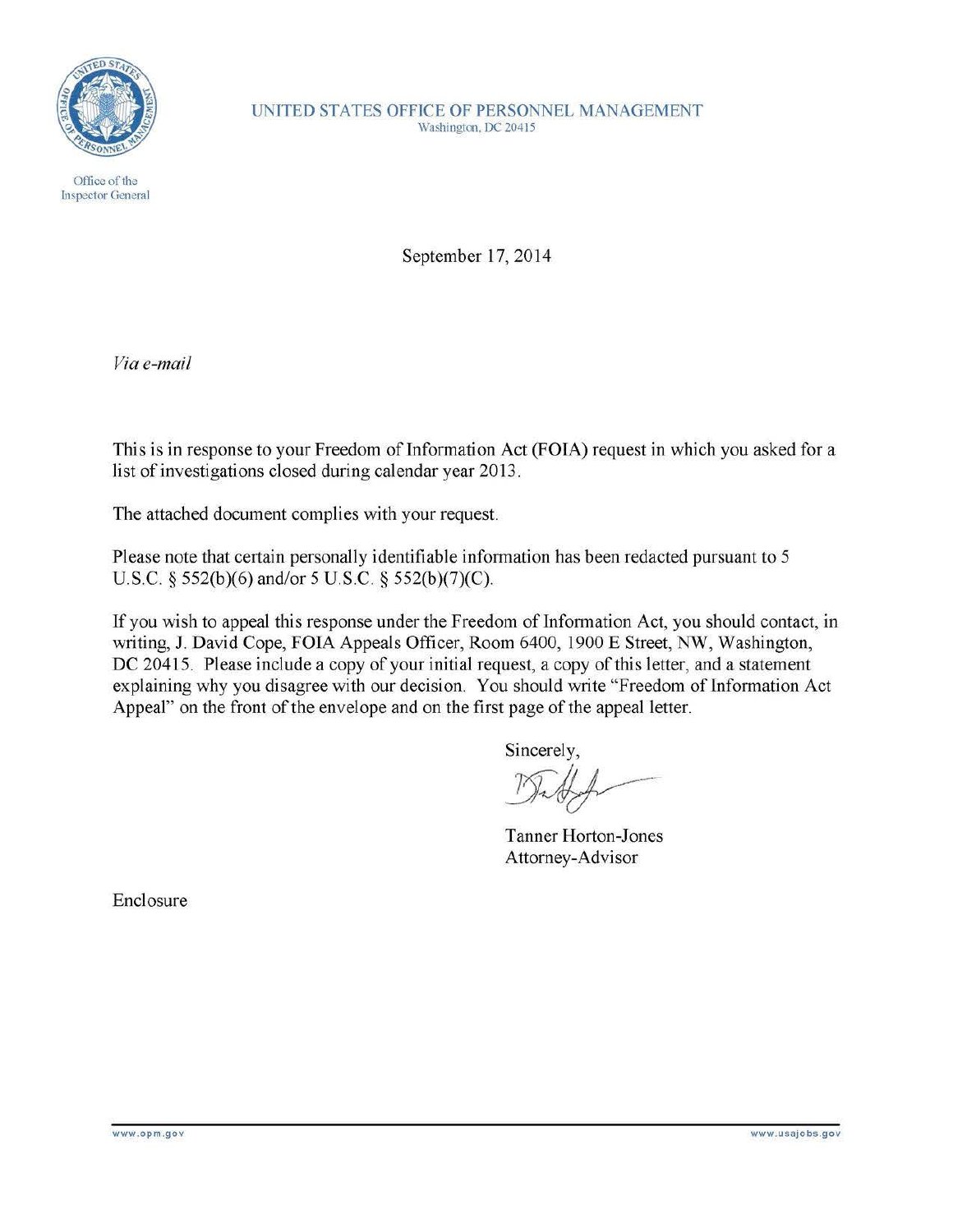## **OPM-OIG Office of Investigations**

## Closed Investigation Disposition Summary<br>Start Date: 01/01/2013 End Date: 12/31/2013<br>Total Count of Cases: 74 Total OPM Recovery Net: 37,988,841.36<br>This report generated on 07/1 /201 11:08:35 AM

|       |                          |                               | <b>Date Investigation</b> |                      |                                              |                                        |                                           |                             |                                           |                                             |                           |              |  |
|-------|--------------------------|-------------------------------|---------------------------|----------------------|----------------------------------------------|----------------------------------------|-------------------------------------------|-----------------------------|-------------------------------------------|---------------------------------------------|---------------------------|--------------|--|
| Count | <b>Case Number</b>       | <b>Case Title</b>             | <b>Closed</b>             | <b>Closed Status</b> | <b>OPM Organization</b>                      | Program                                | <b>Allegation</b>                         | <b>Allegation Subtype</b>   | <b>Disposition Summary Notes</b>          |                                             | <b>OPM Recovery Net</b>   | <b>Staff</b> |  |
|       |                          |                               |                           |                      |                                              |                                        |                                           |                             | Civil Action, Criminal                    |                                             |                           | $(b)$ $(6)$  |  |
|       | 2010 00050               | Mert Tugrul Kivanc            | 07/22/2013                | Complete             | Healthcare and<br>Insurance                  | FEHBP                                  | Not Medically<br>Necessary                | Physician Group<br>Practice | Action, Subject Fled<br>the United States |                                             | 0.00                      |              |  |
|       |                          | Heiden v. Boehringer          |                           |                      | Healthcare and                               |                                        | Kickback, Off-Label                       |                             |                                           |                                             |                           |              |  |
|       | 2009 00128               | Ingelheim                     | 01/16/2013                | Complete             | Insurance                                    | FEHBP                                  | Marketing                                 | Drug Manufacturer           | Civil Action                              |                                             | 4,621,373.91              |              |  |
|       |                          |                               |                           |                      |                                              |                                        |                                           |                             |                                           |                                             |                           |              |  |
|       |                          |                               |                           |                      |                                              |                                        |                                           |                             |                                           | Peter V. Ayika, the                         |                           |              |  |
|       |                          |                               |                           |                      |                                              |                                        |                                           |                             |                                           | ormer owner and                             |                           |              |  |
|       |                          |                               |                           |                      |                                              |                                        |                                           |                             |                                           | manager of Continenta                       |                           |              |  |
|       |                          |                               |                           |                      |                                              |                                        |                                           |                             |                                           | Pharmacy, pleaded                           |                           |              |  |
|       |                          |                               |                           |                      |                                              |                                        |                                           |                             |                                           | quilty before U.S.                          |                           |              |  |
|       |                          |                               |                           |                      |                                              |                                        |                                           |                             |                                           | District Judge Frank                        |                           |              |  |
|       |                          |                               |                           |                      |                                              |                                        |                                           |                             |                                           | Montalvo in the                             |                           |              |  |
|       |                          |                               |                           |                      |                                              |                                        |                                           |                             |                                           | Western District of                         |                           |              |  |
|       |                          |                               |                           |                      |                                              |                                        |                                           |                             |                                           | Texas to fraud charges                      |                           |              |  |
|       |                          |                               |                           |                      |                                              |                                        |                                           |                             |                                           | stemming from                               |                           |              |  |
|       |                          |                               |                           |                      |                                              |                                        |                                           |                             |                                           | fraudulent billings to                      |                           |              |  |
|       |                          |                               |                           |                      |                                              |                                        |                                           |                             |                                           | the Federal Employee:                       |                           |              |  |
|       |                          |                               |                           |                      |                                              |                                        |                                           |                             |                                           | <b>Health Benefit</b><br>Program, Medicaid, |                           |              |  |
|       |                          |                               |                           |                      |                                              |                                        |                                           |                             |                                           | and private insurance                       |                           |              |  |
|       |                          |                               |                           |                      |                                              |                                        |                                           |                             |                                           | providers for medicines                     |                           |              |  |
|       |                          |                               |                           |                      |                                              |                                        |                                           |                             |                                           | and other                                   |                           |              |  |
|       |                          |                               |                           |                      |                                              |                                        |                                           |                             |                                           | pharmaceuticals he                          |                           |              |  |
|       |                          |                               |                           |                      |                                              |                                        |                                           |                             |                                           | never dispensed.                            |                           |              |  |
|       |                          |                               |                           |                      |                                              |                                        |                                           |                             |                                           | Ayika was sentenced to                      |                           |              |  |
|       |                          | Naierausa International       |                           |                      |                                              |                                        |                                           |                             |                                           | 63 months in prison                         |                           |              |  |
|       |                          | <b>DBA Continental</b>        |                           |                      | Healthcare and                               |                                        |                                           |                             |                                           | after entering his quilty                   |                           |              |  |
|       | 2007 00109               | Pharmacy                      | 02/28/2013                | Complete             | Insurance                                    | <b>EHBP</b>                            | Services Not Rendered                     |                             | Criminal Action                           | blea in the fraud case.                     | 58,564.93                 |              |  |
|       |                          |                               |                           |                      |                                              |                                        |                                           |                             |                                           | Civil Settlement and                        |                           |              |  |
|       |                          |                               |                           |                      | Healthcare and                               |                                        |                                           |                             | Civil Action, Criminal                    | Criminal plea occurred                      |                           |              |  |
|       | 2007 00499<br>2010 00080 | Wyeth Inc<br>Robert N. Parker | 11/12/2013<br>02/22/2013  | Complete<br>Complete | Insurance<br><b>Retirement Services</b>      | <b>EHBP</b><br>$\overline{\text{SRS}}$ | Off-Label Marketing<br>Deceased Annuitant | <b>Drug Manufacturer</b>    | Action<br>Criminal Action                 | on July 30, 2013                            | 9,845,524.64<br>98.044.00 |              |  |
|       |                          |                               |                           |                      |                                              |                                        |                                           |                             |                                           | Civil action completed                      |                           |              |  |
|       |                          |                               |                           |                      |                                              |                                        |                                           |                             |                                           | FEHBP recovery                              |                           |              |  |
|       |                          | Spina Care of the             |                           |                      | Healthcare and                               |                                        | Miscoding/Upcoding,                       |                             |                                           | complete. Case closed                       |                           |              |  |
|       | 2007 00065               | Carolinas                     | 07/11/2013                | Complete             | Insurance                                    | <b>FEHBP</b>                           | Services Not Rendered Physician           |                             | Civil Action                              | at this time.                               | 1,572.80                  |              |  |
|       |                          | $(b)$ $(7)(C)$                |                           |                      |                                              |                                        |                                           |                             |                                           | The U.S. Attorney's                         |                           |              |  |
|       |                          |                               |                           |                      |                                              |                                        |                                           |                             |                                           | Office for the District of                  |                           |              |  |
|       |                          |                               |                           |                      |                                              |                                        |                                           |                             |                                           | Columbia declined                           |                           |              |  |
|       |                          |                               |                           |                      | Healthcare and                               |                                        |                                           |                             |                                           | criminal prosecution of                     |                           |              |  |
|       | 2009 00048               |                               | 10/09/2013                | Complete             | Insurance                                    | <b>EHBP</b>                            | Services Not Rendered Physician           |                             | Prosecution Declined                      | this matter.                                |                           |              |  |
|       | 2011 00056               | Mildred Perry                 | 03/06/2013                | Complete             | <b>Retirement Services</b><br>Healthcare and | <b>CSRS</b>                            | <b>Deceased Annuitant</b>                 |                             | <b>Criminal Action</b>                    |                                             | 38,488.14                 |              |  |
|       | 2008 00079               | <b>KMart Corporation</b>      | 08/28/2013                | Complete             | Insurance                                    | <b>EHBP</b>                            | Services Not Rendered                     |                             | Civil Action                              |                                             | 227,700.09                |              |  |
|       |                          | Radiology Associates          |                           |                      |                                              |                                        |                                           |                             |                                           |                                             |                           |              |  |
|       |                          | <b>LLP</b> and Driscoll       |                           |                      | Healthcare and                               |                                        |                                           | Physician Group             |                                           | Case resulted in a                          |                           |              |  |
|       | 2008 00425               | Genetic Services              | 12/04/2013                | Complete             | Insurance                                    | <b>EHBP</b>                            | <b>Billing Dispute</b>                    | Practice                    | Civil Action                              | settlement.                                 | 53.004.02                 |              |  |
| 11    | 2010 00074               | Ora C. Ortiz                  | 11/05/2013                | Complete             | <b>Retirement Services</b>                   | CSRS                                   | Deceased Annuitant                        |                             | <b>Criminal Action</b>                    |                                             | 88,050.71                 |              |  |
|       |                          | (b) (7)(C)                    |                           |                      |                                              |                                        |                                           |                             | Statute Of Limitations.                   | ndicted in 2010, but                        |                           |              |  |
| 12    | 2009 00006               |                               | 09/06/2013                | Complete             | <b>Retirement Services</b>                   | CSRS                                   | Deceased Annuitant                        |                             | Subject Could Not Be<br>Located           | Fugitive Squad was<br>unable to find him.   |                           |              |  |
|       |                          |                               |                           |                      |                                              |                                        |                                           |                             |                                           | Payment received,                           |                           |              |  |
|       |                          |                               |                           |                      |                                              |                                        |                                           |                             |                                           | closing file. Case file                     |                           |              |  |
|       |                          |                               |                           |                      |                                              |                                        |                                           |                             |                                           | sent to ASAC(D) (6)                         |                           |              |  |
|       |                          |                               |                           |                      |                                              |                                        |                                           |                             |                                           | via UPS tracking                            |                           |              |  |
|       |                          | Jeffrey J. Bierman v.         |                           |                      | Healthcare and                               |                                        |                                           |                             |                                           | number -                                    |                           |              |  |
| 13    | 2006 00075               | Orthofix International        | 02/15/2013                | Complete             | Insurance                                    | FEHBP                                  | Miscoding/Upcoding                        |                             | Civil Action                              | 1ZA46E820293655233                          | 2,061,329.54              |              |  |
| 14    | 2008 00004               | (b) (7)(C)                    | 03/07/2013                | Complete             | <b>Retirement Services</b>                   | <b>SRS</b>                             | Deceased Annuitant                        |                             | Subject Deceased                          |                                             |                           |              |  |
| 15    | 2009 00083               | John S. Sanders               | 08/30/2013                | Complete             | <b>Retirement Services</b>                   | <b>SRS</b>                             | Deceased Annuitant                        |                             | <b>Criminal Action</b>                    |                                             | 406,026.08                |              |  |
|       |                          | (b) $(7)(C)$                  |                           |                      | Healthcare and                               | FEHBP                                  |                                           |                             |                                           |                                             |                           |              |  |
| 16    | 2010 00011               |                               | 08/30/2013                | Complete             | Insurance                                    |                                        | Off-Label Marketing                       | Drug Manufacturer           | Dismissed                                 |                                             |                           |              |  |
|       |                          |                               |                           |                      |                                              |                                        |                                           |                             |                                           | r(b) (6)                                    |                           |              |  |
|       |                          |                               |                           |                      |                                              |                                        |                                           |                             |                                           | added under                                 |                           |              |  |
|       |                          |                               |                           |                      |                                              |                                        |                                           |                             |                                           | 'Exposure" tab in order                     |                           |              |  |
|       |                          |                               |                           |                      |                                              |                                        |                                           |                             |                                           | to allocate the                             |                           |              |  |
|       |                          |                               |                           |                      |                                              |                                        |                                           |                             |                                           | financial. <sub>[1]</sub>                   |                           |              |  |
|       |                          |                               |                           |                      |                                              |                                        |                                           |                             |                                           |                                             |                           |              |  |
|       |                          |                               |                           |                      |                                              |                                        |                                           |                             |                                           | Note: This case had                         |                           |              |  |
| 17    | 2010 00032               | Nova Pain & Rehab<br>Center   | 10/02/2013                | Complete             | Healthcare and<br>Insurance                  | FEHBP                                  | Miscoding/Upcoding Physical Therapy       |                             | <b>Criminal Action</b>                    | been migrated from<br>Magnum to CLEAR)      | 9.659.92                  |              |  |
|       |                          |                               |                           |                      |                                              |                                        |                                           |                             |                                           |                                             |                           |              |  |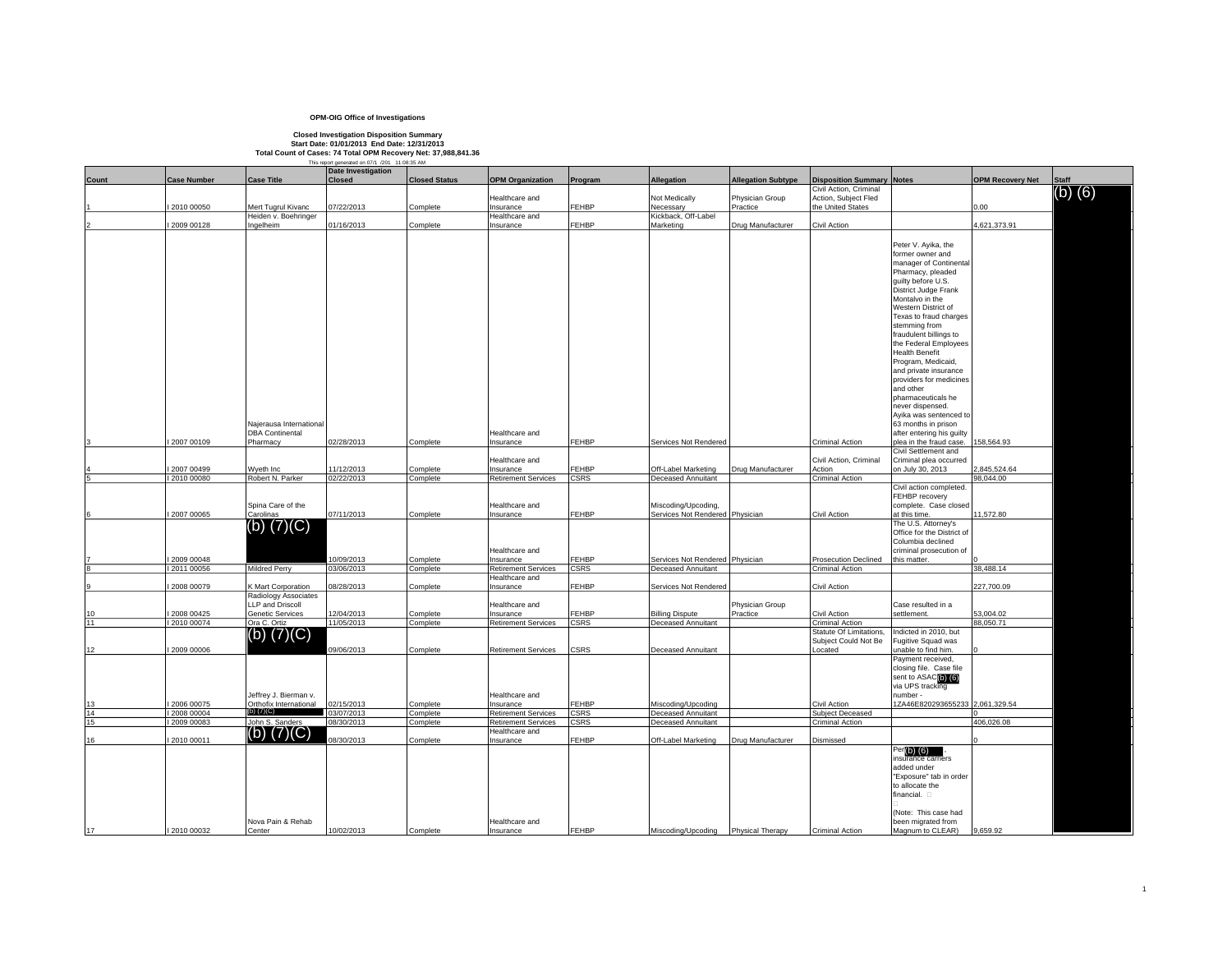| $\overline{18}$ | 12010 00038   | (b) $(7)(C)$               | 01/09/2013 | No Action Required | <b>Retirement Services</b> | <b>CSRS</b>            | Deceased Annuitant              |                   |                               | case closed                              |               |             |
|-----------------|---------------|----------------------------|------------|--------------------|----------------------------|------------------------|---------------------------------|-------------------|-------------------------------|------------------------------------------|---------------|-------------|
| 19              | 2010 00082    | (b) (7)(C)                 | 01/09/2013 | Complete           | <b>Retirement Services</b> | CSRS                   | Deceased Annuitant              |                   | <b>Statute Of Limitations</b> |                                          |               | $(b)$ $(6)$ |
|                 |               |                            |            |                    |                            |                        |                                 |                   |                               | $(b)$ $(6)$ , $(b)$<br>$(7)(C)$          |               |             |
|                 |               |                            |            |                    |                            |                        |                                 |                   |                               |                                          |               |             |
|                 |               |                            |            |                    |                            |                        |                                 |                   |                               |                                          |               |             |
|                 |               |                            |            |                    |                            |                        |                                 |                   |                               |                                          |               |             |
|                 |               |                            |            |                    |                            |                        |                                 |                   |                               |                                          |               |             |
|                 |               |                            |            |                    |                            |                        |                                 |                   |                               |                                          |               |             |
|                 |               |                            |            |                    |                            |                        |                                 |                   |                               |                                          |               |             |
|                 |               |                            |            |                    |                            |                        |                                 |                   |                               |                                          |               |             |
|                 |               |                            |            |                    |                            |                        |                                 |                   |                               |                                          |               |             |
|                 |               |                            |            |                    |                            |                        |                                 |                   |                               |                                          |               |             |
|                 |               |                            |            |                    |                            |                        |                                 |                   |                               |                                          |               |             |
|                 |               |                            |            |                    |                            |                        |                                 |                   |                               |                                          |               |             |
|                 |               |                            |            |                    |                            |                        |                                 |                   |                               |                                          |               |             |
|                 |               |                            |            |                    |                            |                        |                                 |                   |                               |                                          |               |             |
|                 |               |                            |            |                    |                            |                        |                                 |                   |                               |                                          |               |             |
|                 |               |                            |            |                    |                            |                        |                                 |                   |                               |                                          |               |             |
|                 |               |                            |            |                    |                            |                        |                                 |                   |                               |                                          |               |             |
|                 |               |                            |            |                    |                            |                        |                                 |                   |                               |                                          |               |             |
|                 |               |                            |            |                    |                            |                        |                                 |                   |                               |                                          |               |             |
|                 |               |                            |            |                    |                            |                        |                                 |                   |                               |                                          |               |             |
|                 |               |                            |            |                    |                            |                        |                                 |                   |                               |                                          |               |             |
|                 |               |                            |            |                    |                            |                        |                                 |                   |                               |                                          |               |             |
|                 |               |                            |            |                    |                            |                        |                                 |                   |                               |                                          |               |             |
|                 |               |                            |            |                    |                            |                        |                                 |                   |                               |                                          |               |             |
|                 |               |                            |            |                    |                            |                        |                                 |                   |                               |                                          |               |             |
|                 |               |                            |            |                    |                            |                        |                                 |                   |                               |                                          |               |             |
|                 |               |                            |            |                    |                            |                        |                                 |                   |                               |                                          |               |             |
|                 |               |                            |            |                    |                            |                        |                                 |                   |                               |                                          |               |             |
|                 |               |                            |            |                    |                            |                        |                                 |                   |                               |                                          |               |             |
|                 |               | (b) $(6)$ , $(b)$ $(7)(C)$ |            |                    |                            | Facilities, Security & |                                 |                   | Administrative Action,        |                                          |               |             |
|                 | IA 2010 00012 |                            | 02/20/2013 | Complete           | Office of the Director     | Contracting            | Employee Misconduct             | OPM Employee      | Criminal Action               |                                          | 0.00          |             |
| $\frac{20}{21}$ | I 2010 00059  | Florence Walters           | 08/30/2013 |                    | <b>Retirement Services</b> | <b>CSRS</b>            |                                 |                   | Criminal Action               |                                          | 191,303.02    |             |
|                 |               |                            |            | Complete           |                            |                        | Deceased Annuitant              |                   |                               |                                          |               |             |
|                 |               |                            |            |                    |                            |                        |                                 |                   |                               | 2012, Las Vegas                          |               |             |
|                 |               |                            |            |                    |                            |                        |                                 |                   |                               | Urology entered into a                   |               |             |
|                 |               |                            |            |                    |                            |                        |                                 |                   |                               | <b>Final Settlement</b>                  |               |             |
|                 |               |                            |            |                    |                            |                        |                                 |                   |                               | Agreement to resolve                     |               |             |
|                 |               |                            |            |                    |                            |                        |                                 |                   |                               | the issues identified.                   |               |             |
|                 |               |                            |            |                    |                            |                        |                                 |                   |                               | The total LVU                            |               |             |
|                 |               |                            |            |                    |                            |                        |                                 |                   |                               | Settlement is                            |               |             |
|                 |               |                            |            |                    |                            |                        |                                 |                   |                               | \$1,000,000.00                           |               |             |
|                 |               |                            |            |                    |                            |                        |                                 |                   |                               | (Settlement Amount)                      |               |             |
|                 |               |                            |            |                    |                            |                        |                                 |                   |                               | which included a                         |               |             |
|                 |               |                            |            |                    |                            |                        |                                 |                   |                               | double damages                           |               |             |
|                 |               |                            |            |                    |                            |                        |                                 |                   |                               | modifier with simple                     |               |             |
|                 |               |                            |            |                    |                            |                        |                                 |                   |                               | interest at 5%. Pro                      |               |             |
|                 |               |                            |            |                    |                            |                        |                                 |                   |                               | rating that amount                       |               |             |
|                 |               |                            |            |                    |                            |                        |                                 |                   |                               | among the agencies                       |               |             |
|                 |               |                            |            |                    |                            |                        |                                 |                   |                               | based on the amounts                     |               |             |
|                 |               |                            |            |                    |                            |                        |                                 |                   |                               | paid to LVU, Medicare                    |               |             |
|                 |               |                            |            |                    |                            |                        |                                 |                   |                               | will get 90%, 5% for                     |               |             |
|                 |               |                            |            |                    |                            |                        |                                 |                   |                               | TRICARE, 4% for the<br>FEHBP, and 1% for |               |             |
|                 |               |                            |            |                    |                            |                        |                                 |                   |                               | Rail Road Retirement                     |               |             |
|                 |               |                            |            |                    |                            |                        |                                 |                   |                               | Board. HHS-OIG has                       |               |             |
|                 |               |                            |            |                    |                            |                        |                                 |                   |                               | entered into a                           |               |             |
|                 |               |                            |            |                    |                            |                        |                                 |                   |                               | Corporate Integrity                      |               |             |
|                 |               |                            |            |                    |                            |                        |                                 |                   |                               | Agreement with LVU                       |               |             |
|                 |               |                            |            |                    |                            |                        |                                 |                   |                               | and has given them a                     |               |             |
|                 |               |                            |            |                    |                            |                        |                                 |                   |                               | release from liability                   |               |             |
|                 |               |                            |            |                    |                            |                        |                                 |                   |                               | and from exclusion.                      |               |             |
|                 |               |                            |            |                    |                            |                        |                                 |                   |                               | The settlement was                       |               |             |
|                 |               | US ex rel Ernest M         |            |                    |                            |                        |                                 |                   |                               | finalized on April 12,                   |               |             |
|                 |               | Sussman M D v Las          |            |                    | Healthcare and             |                        |                                 |                   |                               | 2013. □                                  |               |             |
| 22              | 2010 00865    | Vegas Urology LLP          | 07/11/2013 | Complete           | nsurance                   | FEHBP                  | Services Not Rendered Physician |                   | Civil Action                  |                                          | 19,231.96     |             |
|                 |               |                            |            |                    |                            |                        |                                 |                   |                               | Civil Settlement -                       |               |             |
|                 |               |                            |            |                    |                            |                        |                                 |                   |                               | \$350,000,000.00                         |               |             |
|                 |               | Ranbaxy                    |            |                    | Healthcare and             |                        |                                 |                   |                               | OPM recovery -                           |               |             |
|                 | 2010 00872    | Pharmaceutical             | 07/09/2013 | Complete           | Insurance                  | FEHBP                  | Off-Label Marketing             | Drug Manufacturer | Civil Action                  | \$21,064,523.19                          | 20,432,587.49 |             |
|                 |               |                            |            |                    |                            |                        |                                 |                   |                               | On November 7, 2013,                     |               |             |
|                 |               | $(b)$ $(7)(C)$             |            |                    |                            |                        |                                 |                   |                               | AUSA Washington                          |               |             |
|                 |               |                            |            |                    |                            |                        |                                 |                   |                               | petitioned the court to                  |               |             |
| 24              | 2011 00049    |                            | 12/19/2013 | Complete           | <b>Retirement Services</b> | CSRS                   | Deceased Annuitant              |                   | Dismissed                     | dismiss the case                         | 108,368.80    |             |
|                 |               |                            |            |                    |                            |                        |                                 |                   |                               |                                          |               |             |
|                 |               |                            |            |                    |                            |                        |                                 |                   |                               | Case file sent to HQ via                 |               |             |
|                 |               | US ex rel Giddarie v       |            |                    | Healthcare and             |                        | Kickback, Off-Label             |                   |                               | UPS Tracking number                      |               |             |
| 25              | I 2011 00040  | Sanofi Aventis             | 02/15/2013 | Complete           | Insurance                  | FEHBP                  | Marketing                       | Drug Manufacturer | Civil Action                  | 1ZA46E820198200592 2,468,484.08          |               |             |
|                 |               |                            |            |                    |                            |                        |                                 |                   |                               |                                          |               |             |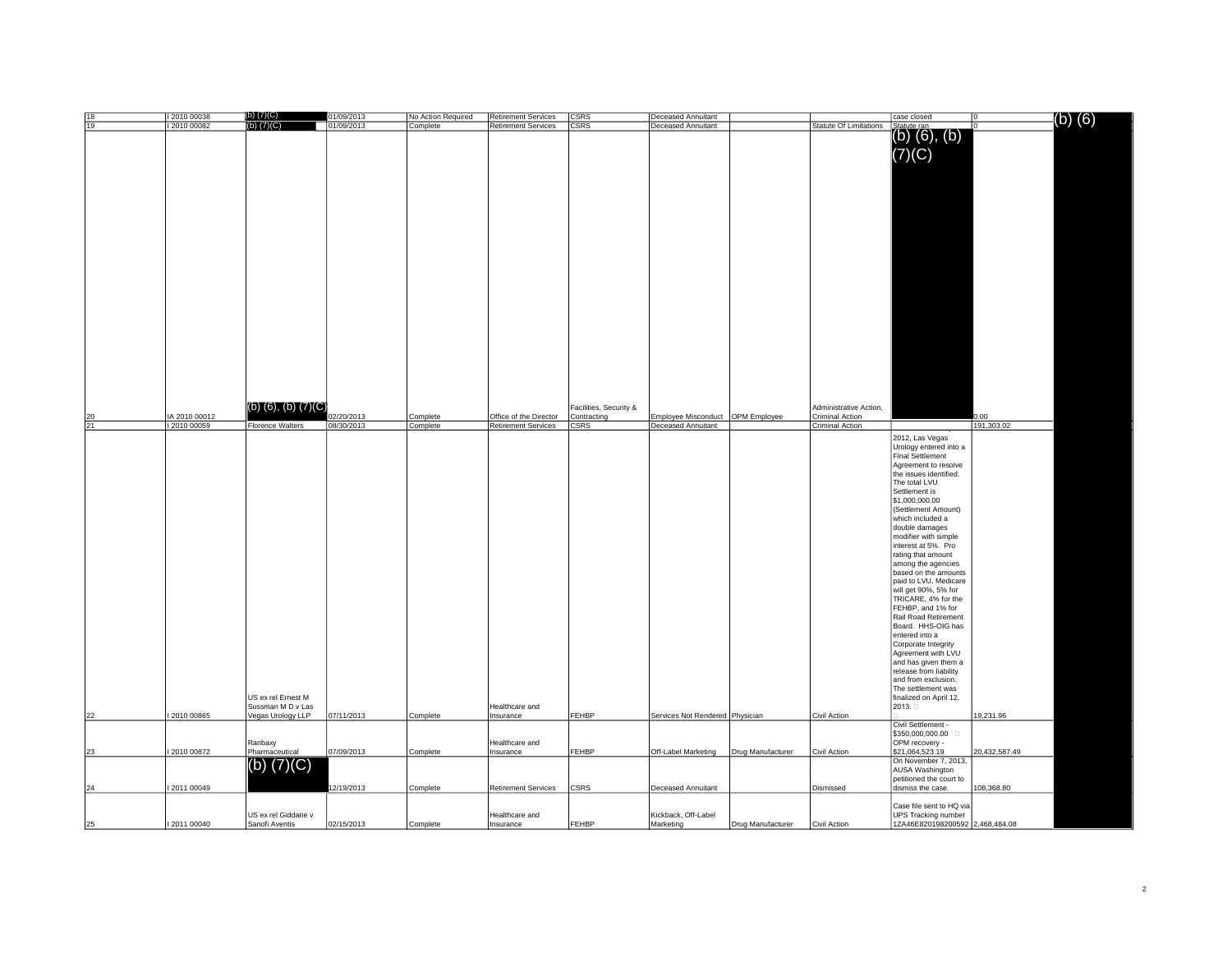|                 |               |                                                              |            |                    |                                        |                          |                                    |                     |                             | Closing case file. The                                |              |             |
|-----------------|---------------|--------------------------------------------------------------|------------|--------------------|----------------------------------------|--------------------------|------------------------------------|---------------------|-----------------------------|-------------------------------------------------------|--------------|-------------|
|                 |               | $(b)$ $(7)(C)$                                               |            |                    |                                        |                          |                                    |                     |                             |                                                       |              | $(b)$ $(6)$ |
|                 |               |                                                              |            |                    |                                        |                          |                                    |                     |                             | defense has appealed                                  |              |             |
|                 |               |                                                              |            |                    |                                        |                          |                                    |                     |                             | the jury's verdict and                                |              |             |
|                 |               |                                                              |            |                    |                                        |                          |                                    |                     |                             | the sentencing;                                       |              |             |
|                 |               |                                                              |            |                    |                                        |                          |                                    |                     |                             | however, the case will                                |              |             |
|                 |               |                                                              |            |                    |                                        |                          |                                    |                     |                             |                                                       |              |             |
|                 |               |                                                              |            |                    |                                        |                          |                                    |                     |                             | be reopened if the                                    |              |             |
|                 |               |                                                              |            |                    |                                        |                          |                                    |                     |                             | court accepts the                                     |              |             |
|                 |               |                                                              |            |                    |                                        |                          |                                    |                     |                             | appeal. Case file sent                                |              |             |
|                 |               |                                                              |            |                    |                                        |                          |                                    |                     |                             |                                                       |              |             |
|                 |               |                                                              |            |                    |                                        |                          |                                    |                     |                             |                                                       |              |             |
|                 |               |                                                              |            |                    |                                        |                          |                                    |                     |                             | to ASAC <sup>(b)</sup> (c) via<br>UPS tracking number |              |             |
|                 |               |                                                              |            |                    |                                        |                          |                                    |                     |                             | 1Z A46 E82 02 9158                                    |              |             |
| 26              | 2011 00013    |                                                              | 05/22/2013 |                    | <b>Retirement Services</b>             | CSRS                     | Deceased Annuitant                 |                     | <b>Criminal Action</b>      | 4466                                                  | 77,379.00    |             |
|                 |               |                                                              |            | Complete           |                                        |                          |                                    |                     |                             |                                                       |              |             |
| 27              | I 2010 00091  | (b) (7)(C)                                                   | 09/09/2013 | No Action Required | <b>Retirement Services</b>             | <b>CSRS</b>              |                                    |                     |                             |                                                       |              |             |
| 28              | 2010 00321    | (b) $(7)(C)$                                                 | 01/09/2013 | Complete           | Retirement Services                    | CSRS                     | Deceased Annuitant                 |                     | Subject Deceased            |                                                       |              |             |
| 29              | I 2011 00064  | Augustine Lydia                                              | 02/22/2013 | Complete           | <b>Retirement Services</b>             | <b>CSRS</b>              | Deceased Annuitant                 |                     | Criminal Action             |                                                       | 116,911.11   |             |
|                 |               |                                                              |            |                    |                                        |                          |                                    |                     |                             |                                                       |              |             |
|                 |               |                                                              |            |                    | Healthcare and                         |                          |                                    |                     |                             |                                                       |              |             |
| 30              | 2011 00673    | JS&H Orthopedics Inc 09/05/2013                              |            | Complete           | nsurance                               | FEHBP                    | Services Not Rendered DME Supplier |                     | Criminal Action             |                                                       | 0.00         |             |
|                 |               |                                                              |            |                    |                                        |                          |                                    |                     |                             | Completed file                                        |              |             |
|                 |               |                                                              |            |                    |                                        |                          |                                    |                     |                             |                                                       |              |             |
|                 |               |                                                              |            |                    |                                        |                          |                                    |                     |                             | inspection. ROI                                       |              |             |
|                 |               |                                                              |            |                    |                                        |                          |                                    |                     |                             | reprinted to obtain                                   |              |             |
|                 |               | Newborn Hearing                                              |            |                    | Healthcare and                         |                          |                                    |                     |                             | agent's original                                      |              |             |
|                 |               |                                                              |            |                    |                                        |                          |                                    |                     |                             |                                                       |              |             |
|                 | 2011 00575    | Screening Initiative                                         | 10/17/2013 | Complete           | nsurance                               | FEHBP                    | Miscoding/Upcoding                 | Diagnostic Services | Civil Action                | signature.                                            | 1,417,323.20 |             |
| 32              | 2011 00038    | Dorothy Moniz                                                | 03/06/2013 | Complete           | <b>Retirement Services</b>             | CSRS                     | <b>Deceased Annuitant</b>          |                     | Criminal Action             |                                                       | 157,539.28   |             |
|                 |               |                                                              |            |                    |                                        |                          |                                    |                     |                             |                                                       |              |             |
|                 |               |                                                              |            |                    |                                        |                          |                                    |                     |                             |                                                       |              |             |
| 33              | 2011 00046    | Leovigildo E.C. Patacsil 09/05/2013<br>(b) (7) (C) 2/22/2013 |            | Complete           | Retirement Services                    | CSRS                     | Deceased Annuitant                 |                     | Criminal Action             |                                                       | 340,291.40   |             |
| $\overline{34}$ | I 2011 00004  |                                                              |            | Complete           | <b>Retirement Services</b>             | $\overline{\text{SSRS}}$ | Deceased Annuitant                 |                     | <b>Prosecution Declined</b> |                                                       |              |             |
|                 |               |                                                              |            |                    |                                        |                          |                                    |                     |                             | Subject was convicted                                 |              |             |
|                 |               |                                                              |            |                    |                                        |                          |                                    |                     |                             |                                                       |              |             |
|                 |               |                                                              |            |                    |                                        |                          |                                    |                     |                             | and sentenced to                                      |              |             |
|                 |               |                                                              |            |                    |                                        |                          |                                    |                     |                             | Federal Prison.                                       |              |             |
|                 |               |                                                              |            |                    |                                        |                          |                                    |                     |                             | <b>Restitution totaling</b>                           |              |             |
|                 |               |                                                              |            |                    |                                        |                          |                                    |                     |                             |                                                       |              |             |
|                 |               |                                                              |            |                    |                                        |                          |                                    |                     |                             | \$130,843.00 was                                      |              |             |
|                 |               |                                                              |            |                    |                                        |                          |                                    |                     |                             | ordered to be paid to                                 |              |             |
|                 |               |                                                              |            |                    |                                        |                          |                                    |                     |                             |                                                       |              |             |
|                 |               |                                                              |            |                    |                                        |                          |                                    |                     |                             | OPM CSRS. The case                                    |              |             |
|                 | 2011 00024    | Clifton Birchfield                                           | 08/23/2013 | Complete           | Retirement Services                    | CSRS                     | Deceased Annuitant                 |                     | <b>Criminal Action</b>      | s now complete.                                       | 130,843.00   |             |
|                 |               | Palmetto Pedorthic                                           |            |                    | Healthcare and                         |                          |                                    |                     |                             |                                                       |              |             |
|                 | 2011 00503    | Care)                                                        | 11/08/2013 | No Action Required | Insurance                              | FEHBP                    |                                    |                     |                             | Completed Reporting                                   | 10,065.00    |             |
|                 |               |                                                              |            |                    |                                        |                          | Miscoding/Upcoding                 |                     |                             |                                                       |              |             |
|                 |               | $(b)$ $(7)(C)$                                               |            |                    |                                        |                          |                                    |                     | Allegation(s) Not           |                                                       |              |             |
|                 |               |                                                              |            |                    | Merit Systems Audit &                  | <b>Combined Federal</b>  |                                    |                     | Substantiated,              |                                                       |              |             |
|                 | IA 2011 00012 |                                                              | 1/25/2013  | Complete           | Compliance                             | Campaign                 | <b>Charity Misconduct</b>          |                     | <b>Prosecution Declined</b> |                                                       |              |             |
|                 |               |                                                              |            |                    |                                        |                          |                                    |                     |                             |                                                       |              |             |
|                 |               |                                                              |            |                    |                                        |                          |                                    |                     |                             | Civil Case, however no                                |              |             |
|                 |               |                                                              |            |                    | Healthcare and                         |                          |                                    |                     |                             | recovery to OPM or any                                |              |             |
|                 | 2011 00783    | Wyeth Pharmaceutical                                         | 02/05/2013 | Complete           | nsurance                               | FEHBP                    | Off-Label Marketing                | Drug Manufacturer   | Civil Action                | other agency                                          | 0.00         |             |
|                 |               |                                                              |            |                    |                                        |                          |                                    |                     |                             |                                                       |              |             |
|                 |               |                                                              |            |                    | Healthcare and                         |                          |                                    |                     |                             |                                                       |              |             |
| 39              | 2011 00068    | Clarence Cook                                                | 07/29/2013 | Complete           | Insurance                              | <b>FEGLI</b>             | Forgery, Theft                     |                     | Criminal Action             |                                                       | 117,307.77   |             |
|                 |               |                                                              |            |                    |                                        |                          |                                    |                     |                             | Reopened to documen                                   |              |             |
|                 |               |                                                              |            |                    |                                        |                          |                                    |                     |                             |                                                       |              |             |
|                 |               |                                                              |            |                    |                                        |                          |                                    |                     |                             | supervisory review and                                |              |             |
|                 |               |                                                              |            |                    |                                        |                          |                                    |                     |                             | complete closed case                                  |              |             |
|                 |               | Save A Torah -                                               |            |                    | Merit Systems Audit & Combined Federal |                          |                                    |                     |                             | status for agent                                      |              |             |
|                 |               |                                                              |            |                    |                                        |                          |                                    |                     |                             |                                                       |              |             |
| 40              | 12011 00063   | Menachem Youlus                                              | 01/07/2013 | Complete           | Compliance                             | Campaign                 | <b>Charity Misconduct</b>          |                     | <b>Criminal Action</b>      | quarterly review.                                     | 31,282.72    |             |
| 41              | IA 2011 00010 | (b) (6), (b) (7)(C                                           | 04/16/2013 | No Action Required | OIG                                    | Other                    | <b>Employee Misconduct</b>         |                     |                             |                                                       |              |             |
|                 |               |                                                              |            |                    | Healthcare and                         |                          |                                    |                     |                             |                                                       |              |             |
|                 |               |                                                              |            |                    |                                        |                          |                                    |                     |                             |                                                       | 143,681.67   |             |
|                 | 2011 00814    | Amgen                                                        | 09/30/2013 | Complete           | nsurance                               | FEHBP                    | Off-Label Marketing                | Drug Manufacturer   | Civil Action                | Jpdates made                                          |              |             |
|                 |               |                                                              |            |                    | Federal Investigative                  | Background               |                                    |                     |                             | Administrative closure                                |              |             |
| 43              | 2006 00149    | Mario A. Marsans                                             | 10/16/2013 | Complete           | Services                               | nvestigations            |                                    |                     | Criminal Action             | due to admin reopen.                                  |              |             |
|                 |               |                                                              |            |                    |                                        |                          |                                    |                     |                             | Case reopened to add                                  |              |             |
|                 |               |                                                              |            |                    |                                        |                          | Miscoding/Upcoding,                |                     |                             |                                                       |              |             |
|                 |               |                                                              |            |                    | Healthcare and                         |                          | Not Medically                      |                     |                             | new BCBSA                                             |              |             |
|                 | 2008 00111    | Allen Saoud                                                  | 07/18/2013 | Lack of Resources  | nsurance                               | FEHBP                    | Necessary                          | Physician           |                             | documentation                                         |              |             |
|                 |               |                                                              |            |                    | Healthcare and                         |                          |                                    |                     |                             | Re opened to add                                      |              |             |
|                 |               |                                                              |            |                    |                                        |                          |                                    |                     |                             |                                                       |              |             |
| 45              | 2005 00127    | Paula Nelson                                                 | 06/20/2013 | No Action Required | nsurance                               | FEHBP                    | Miscoding/Upcoding                 |                     |                             | Carrier Notification                                  |              |             |
|                 |               |                                                              |            |                    | Federal Investigative                  | Background               |                                    |                     |                             | Case originally closed                                |              |             |
| 46              | 2009 00020    | Paul Higgins                                                 | 09/10/2013 | Complete           | Services                               | Investigations           | <b>Contractor Misconduct</b>       |                     | Criminal Action             | 6.23.2009                                             |              |             |
|                 |               |                                                              |            |                    |                                        |                          |                                    |                     |                             |                                                       |              |             |
|                 |               |                                                              |            |                    |                                        |                          |                                    |                     |                             |                                                       |              |             |
|                 |               |                                                              |            |                    |                                        |                          |                                    |                     |                             | Documentation has                                     |              |             |
|                 |               |                                                              |            |                    |                                        |                          |                                    |                     |                             | been provided to Harris                               |              |             |
|                 |               |                                                              |            |                    |                                        |                          |                                    |                     |                             |                                                       |              |             |
|                 |               |                                                              |            |                    |                                        |                          |                                    |                     |                             | County for restitution.                               |              |             |
| 47              | 2006 00094    | Nellie F. Seale                                              | 08/29/2013 | No Action Required | Retirement Services                    | CSRS                     | Deceased Annuitant                 |                     |                             | Case is complete.                                     |              |             |
|                 |               |                                                              |            |                    |                                        |                          |                                    |                     |                             |                                                       |              |             |
|                 |               |                                                              |            |                    | Healthcare and                         |                          |                                    |                     |                             |                                                       |              |             |
|                 | 2009 00916    | <b>Bristol Myers Squibb</b>                                  | 10/02/2013 | Complete           | nsurance                               | EHBP                     | Off-Label Marketing                | Drug Manufacturer   | Civil Action                |                                                       | 411,257.69   |             |
|                 |               |                                                              |            |                    |                                        |                          |                                    |                     |                             |                                                       |              |             |
|                 |               |                                                              |            |                    | Federal Investigative                  | Background               |                                    |                     |                             |                                                       |              |             |
|                 |               |                                                              |            |                    |                                        |                          |                                    |                     |                             |                                                       |              |             |
| 49              | 2010 00100    | James Earl Temple                                            | 05/07/2013 | Complete           | Services                               | Investigations           | <b>Contractor Misconduct</b>       |                     | <b>Criminal Action</b>      |                                                       |              |             |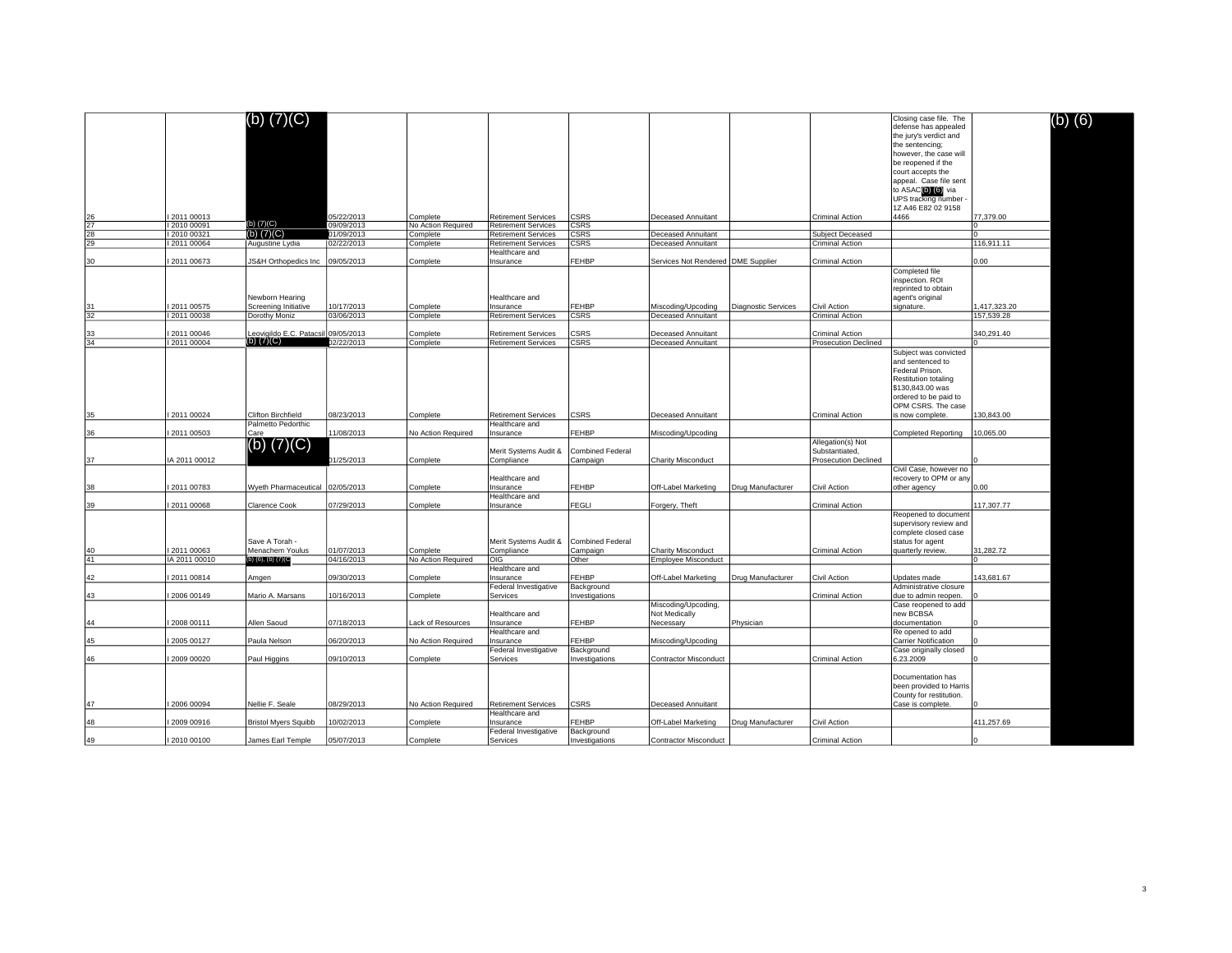|    |               |                            |            |                    |                                   |                          |                                  |                     |                        | The subject entered                           | $(b)$ $(6)$ |
|----|---------------|----------------------------|------------|--------------------|-----------------------------------|--------------------------|----------------------------------|---------------------|------------------------|-----------------------------------------------|-------------|
|    |               |                            |            |                    |                                   |                          |                                  |                     |                        | into a civil settlement                       |             |
|    |               |                            |            |                    |                                   |                          |                                  |                     |                        | agreement with the                            |             |
|    |               |                            |            |                    |                                   |                          |                                  |                     |                        | U.S. Attorney's Office                        |             |
|    |               |                            |            |                    |                                   |                          |                                  |                     |                        | (in which Medicare and                        |             |
|    |               |                            |            |                    |                                   |                          |                                  |                     |                        | FEHBP received a                              |             |
|    |               |                            |            |                    |                                   |                          |                                  |                     |                        | portion of the                                |             |
|    |               |                            |            |                    |                                   |                          |                                  |                     |                        | settlement), and all                          |             |
|    |               |                            |            |                    |                                   |                          |                                  |                     |                        | monies have been                              |             |
|    |               |                            |            |                    |                                   |                          |                                  |                     |                        | dispersed. Therefore,                         |             |
| 50 | 2010 00522    | Maryland General           | 11/12/2013 |                    | Healthcare and                    | FEHBP                    |                                  |                     | Civil Action           | this investigation can                        | 8.776.56    |
|    |               |                            |            | Complete           | Insurance                         |                          | Miscoding/Upcoding               |                     |                        | be closed.                                    |             |
|    |               | (b) $(7)(C)$               |            |                    |                                   |                          |                                  |                     |                        | This investigation was<br>closed and combined |             |
|    |               |                            |            |                    | Healthcare and                    |                          |                                  |                     |                        |                                               |             |
|    | $-12 - 00092$ |                            | 02/05/2013 | Complete           | Insurance                         | FEHBP                    | Off-Label Marketing              | Drug Manufacturer   | Dismissed              | into SA(b) (6) case<br>1 2008 00098           |             |
|    |               |                            |            |                    | Healthcare and                    |                          |                                  |                     |                        |                                               |             |
| 52 | $-12 - 00099$ | Peter Pressman             | 11/27/2013 | Complete           | Insurance                         | FEHBP                    | <b>Identity Theft</b>            | Physician           | <b>Criminal Action</b> |                                               | 1,622.70    |
|    |               |                            |            |                    |                                   |                          |                                  |                     |                        |                                               |             |
|    |               | Sue Kyung Moon and         |            |                    | Healthcare and                    |                          | Miscoding/Upcoding,              |                     | Civil Action, Criminal |                                               |             |
| 53 | $-12 - 00183$ | Peter Sae Lee              | 03/07/2013 | Complete           | Insurance                         | FEDVIP                   | Services Not Rendered Dentist    |                     | Action                 |                                               | 39.991.70   |
|    |               |                            |            |                    |                                   |                          |                                  |                     |                        |                                               |             |
|    |               |                            |            |                    |                                   |                          |                                  |                     |                        | (b) (6), (b) (7)(C) was                       |             |
|    |               |                            |            |                    |                                   |                          |                                  |                     |                        | given a five day                              |             |
|    |               |                            |            |                    |                                   |                          |                                  |                     |                        | suspension by the                             |             |
|    |               | (b) (6), (b) (7)(C)        |            |                    |                                   |                          |                                  |                     |                        | deciding official for her                     |             |
|    |               |                            |            |                    | Human Resources                   | <b>Federal Executive</b> |                                  |                     |                        | misuse of a                                   |             |
| 54 | $-12 - 00274$ |                            | 02/26/2013 | Complete           | Solutions                         | Institute                | <b>Employee Misconduct</b>       | OPM Employee        | Administrative Action  | government travel card.                       |             |
|    |               | <b>Baylor University</b>   |            |                    |                                   |                          |                                  |                     |                        |                                               |             |
|    |               | Medical Center at          |            |                    | Healthcare and                    |                          |                                  |                     |                        | Settled - \$2,820.06                          |             |
| 55 | I-12-00280    | Dallas                     | 01/07/2013 | Complete           | Insurance                         | FEHBP                    | Miscoding/Upcoding               | Hospital            | Civil Action           | returned to the FEHBP 2,820.06                |             |
|    |               |                            |            |                    |                                   |                          |                                  |                     |                        |                                               |             |
|    |               |                            |            |                    |                                   |                          | Fabrication (Recovery),          |                     |                        | Subject convicted and                         |             |
| 56 | I-12-00309    | Steven Sulinski            | 04/05/2013 | Complete           | Federal Investigative<br>Services | Background               | Fabrication (Targeted<br>Review) | OPM Employee        | <b>Criminal Action</b> | sentenced. Case<br>closed at this time.       | 38,238.41   |
|    |               |                            |            |                    |                                   | Investigations           |                                  |                     |                        | File Closed and                               |             |
|    |               |                            |            |                    |                                   |                          |                                  |                     |                        | Shipped to ASAC                               |             |
|    |               |                            |            |                    |                                   |                          |                                  |                     |                        |                                               |             |
|    |               |                            |            |                    |                                   |                          |                                  |                     |                        | $(b)$ $(6)$ this date. $\Box$                 |             |
|    |               |                            |            |                    |                                   |                          |                                  |                     |                        | Tracking                                      |             |
|    |               |                            |            |                    |                                   |                          |                                  |                     |                        | Number:1ZA46E82039                            |             |
|    |               |                            |            |                    |                                   |                          |                                  |                     |                        | 8096256 Service:UPS                           |             |
|    |               |                            |            |                    |                                   |                          |                                  |                     |                        | Ground                                        |             |
|    |               |                            |            |                    |                                   |                          |                                  |                     |                        | ServiceGuaranteed By:                         |             |
|    |               |                            |            |                    |                                   |                          |                                  |                     |                        | End of Day                                    |             |
|    |               | (b) $(6)$ , $(b)$ $(7)(C)$ |            |                    | Federal Investigative             | Background               |                                  |                     |                        | Wednesday, Jun 5,                             |             |
| 57 | $-12 - 00310$ |                            | 07/11/2013 | Complete           | Services                          | Investigations           | Fabrication (Recovery)           | OPM Contractor      | Administrative Action  | 2013                                          | 298,409.66  |
|    |               | McLeod Cancer &            |            |                    |                                   |                          |                                  |                     |                        |                                               |             |
|    |               | Blood Center dba East      |            |                    |                                   |                          |                                  |                     |                        |                                               |             |
|    |               | TN Hematology and          |            |                    | Healthcare and                    |                          | Miscoding/Upcoding,              |                     |                        |                                               |             |
| 58 | $-12 - 00319$ | Oncology                   | 07/13/2013 | Complete           | Insurance                         | FEHBP                    | Services Not Rendered Pharmacy   |                     | Civil Action           |                                               | 115,638.55  |
|    |               | (7)(C)<br>(b)              |            |                    | Federal Investigative             | Background               |                                  |                     |                        | <b>FBI</b> notification                       |             |
| 59 | $-12 - 00331$ |                            | 0/22/2013  | No Action Required | Services                          | nvestigations            | Fabrication (Recovery)           |                     |                        | entered, case closed                          | 150,368.82  |
|    |               | (b) (6), (b) $(7)(C)$      |            |                    |                                   | Immediate Office of the  |                                  |                     |                        | (admin action) official                       |             |
| 60 | I-12-00338    |                            | 2/11/2013  | Complete           | OIG                               | IG                       | <b>Employee Misconduct</b>       | OPM Employee        | Administrative Action  | eprimand 1/22/2013                            |             |
|    | I-12-00339    |                            |            |                    | Healthcare and                    | FEHBP                    |                                  |                     |                        |                                               | 129.961.00  |
| 61 |               | Trans1                     | 08/29/2013 | Complete           | Insurance                         |                          | Miscoding/Upcoding               | <b>DME</b> Supplier | Civil Action           |                                               |             |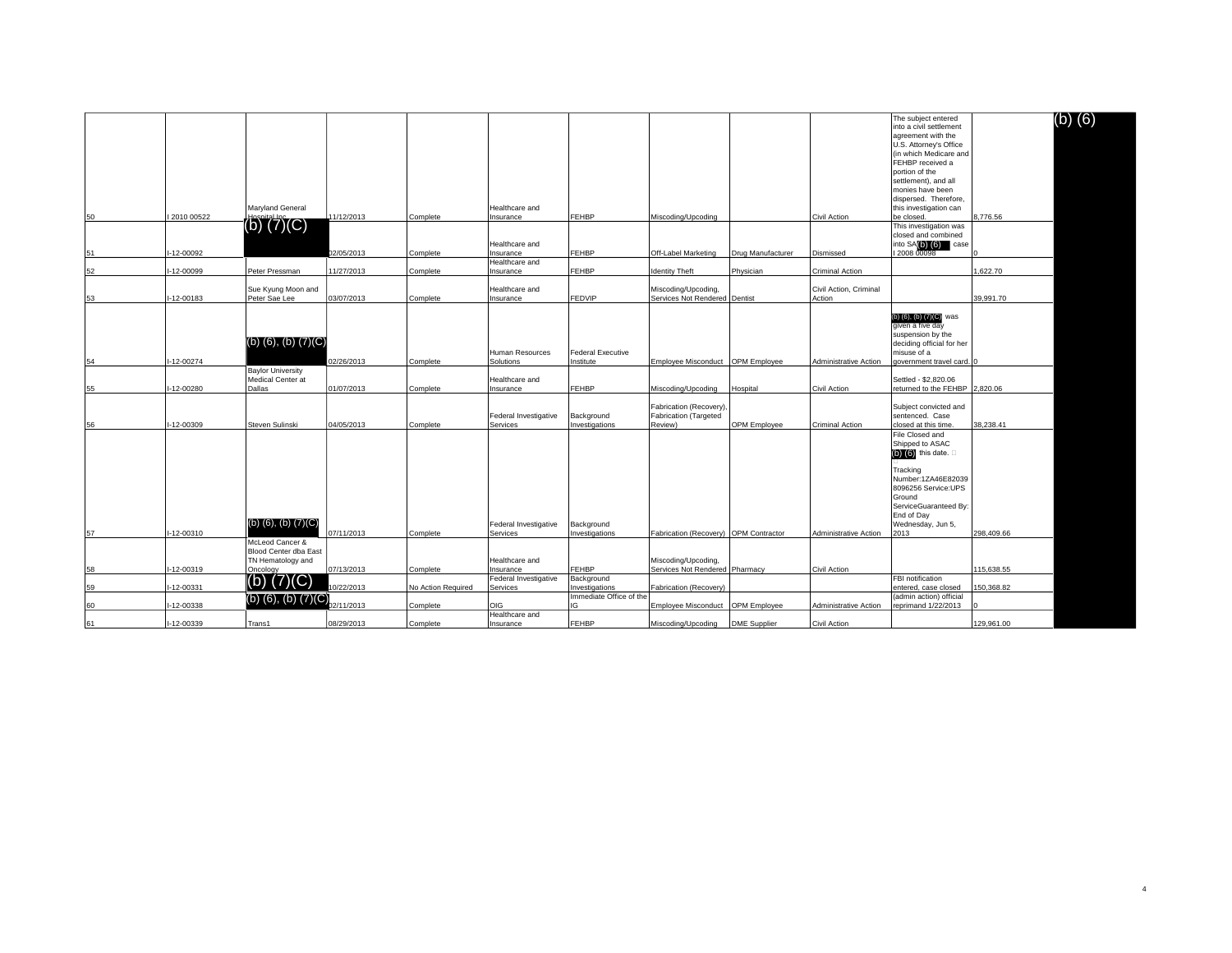|    |               |                                  |            |                           |                            |                         |                                         |                     |                            |                                         |            | $(b)$ $(6)$ |
|----|---------------|----------------------------------|------------|---------------------------|----------------------------|-------------------------|-----------------------------------------|---------------------|----------------------------|-----------------------------------------|------------|-------------|
|    |               |                                  |            |                           |                            |                         |                                         |                     |                            | On April 4, 2013, the                   |            |             |
|    |               |                                  |            |                           |                            |                         |                                         |                     |                            | deciding official, (b) (6)              |            |             |
|    |               |                                  |            |                           |                            |                         |                                         |                     |                            | Chief, Central                          |            |             |
|    |               |                                  |            |                           |                            |                         |                                         |                     |                            | Region Field                            |            |             |
|    |               |                                  |            |                           |                            |                         |                                         |                     |                            | Operations, FIS,                        |            |             |
|    |               |                                  |            |                           |                            |                         |                                         |                     |                            | submitted the final                     |            |             |
|    |               |                                  |            |                           |                            |                         |                                         |                     |                            | Removal                                 |            |             |
|    |               |                                  |            |                           |                            |                         |                                         |                     |                            | Decision/Settlement                     |            |             |
|    |               |                                  |            |                           |                            |                         |                                         |                     |                            | Offer memorandum to                     |            |             |
|    |               |                                  |            |                           |                            |                         |                                         |                     |                            | $(b)$ $(6)$ , $(b)$ $(7)$ and his       |            |             |
|    |               |                                  |            |                           |                            |                         |                                         |                     |                            |                                         |            |             |
|    |               |                                  |            |                           |                            |                         |                                         |                     |                            | attorney. (b) (6), (b) (7)              |            |             |
|    |               |                                  |            |                           |                            |                         |                                         |                     |                            | agreed and signed                       |            |             |
|    |               |                                  |            |                           |                            |                         |                                         |                     |                            | both the Removal                        |            |             |
|    |               |                                  |            |                           |                            |                         |                                         |                     |                            | Decision and                            |            |             |
|    |               |                                  |            |                           |                            |                         |                                         |                     |                            | Settlement Agreement                    |            |             |
|    |               |                                  |            |                           |                            |                         |                                         |                     |                            | on April 26, 2013, the                  |            |             |
|    |               |                                  |            |                           |                            |                         |                                         |                     |                            | date the termination                    |            |             |
|    |               |                                  |            |                           |                            |                         |                                         |                     |                            | and agreement                           |            |             |
|    |               |                                  |            |                           |                            |                         |                                         |                     |                            | became effective.                       |            |             |
|    |               |                                  |            |                           |                            |                         |                                         |                     |                            |                                         |            |             |
|    |               |                                  |            |                           |                            |                         |                                         |                     |                            |                                         |            |             |
|    |               |                                  |            |                           |                            |                         |                                         |                     |                            | The OIG considered                      |            |             |
|    |               |                                  |            |                           |                            |                         |                                         |                     |                            | this case for a potential               |            |             |
|    |               |                                  |            |                           |                            |                         |                                         |                     |                            | debarment referral,                     |            |             |
|    |               |                                  |            |                           |                            |                         |                                         |                     |                            | However, upon review,                   |            |             |
|    |               |                                  |            |                           |                            |                         |                                         |                     |                            | it was determined that                  |            |             |
|    |               |                                  |            |                           |                            |                         |                                         |                     |                            | a debarment was                         |            |             |
|    |               |                                  |            |                           |                            |                         |                                         |                     |                            | inconsistent with the                   |            |             |
|    |               |                                  |            |                           |                            |                         |                                         |                     |                            | terms of the Settlement                 |            |             |
|    |               |                                  |            |                           |                            |                         |                                         |                     |                            | Agreement.                              |            |             |
|    |               | (b) (6), (b) (7)(C)              |            |                           | Federal Investigative      | Background              |                                         |                     |                            |                                         |            |             |
|    |               |                                  | 10/17/2013 |                           |                            |                         | Fabrication (Recovery) OPM Employee     |                     | Administrative Action      |                                         |            |             |
| 62 | 12-00355      |                                  |            | Complete                  | Services                   | Investigations          |                                         |                     |                            |                                         |            |             |
|    |               |                                  |            |                           |                            |                         |                                         |                     |                            | Settlement reached                      |            |             |
|    |               | Open MRI and James               |            |                           | Healthcare and             |                         | Miscoding/Upcoding,                     |                     |                            | and payment received.                   |            |             |
| 63 | $-12 - 00403$ | Edwards                          | 02/13/2013 | Complete                  | Insurance                  | FEHBP                   | Services Not Rendered Physician         |                     | Civil Action               | Case closed                             | 41,652.11  |             |
|    |               |                                  |            |                           |                            |                         |                                         |                     |                            | Case was reopened for                   |            |             |
|    |               | Parkland Health and              |            |                           | Healthcare and             |                         |                                         |                     |                            | admin reporting, now                    |            |             |
| 64 | $-12 - 00408$ | <b>Hospital System</b>           | 11/05/2013 | No Action Required        | Insurance                  | FEHBP                   | Services Not Rendered                   |                     |                            | closed                                  | 1,403.59   |             |
|    |               |                                  |            |                           | Human Resources            |                         |                                         |                     | <b>Management Advisory</b> |                                         |            |             |
| 65 | $-12 - 00617$ | <b>HRS</b> Interview             | 08/14/2013 | Complete                  | Solutions                  | Other                   | Employee Misconduct                     |                     | ssued                      |                                         |            |             |
|    |               |                                  |            |                           |                            |                         |                                         |                     |                            | Civil Recovery to the                   |            |             |
|    |               |                                  |            |                           |                            |                         |                                         |                     |                            |                                         |            |             |
|    |               | Physicians Group                 |            |                           | Healthcare and             |                         |                                         |                     |                            | OPM FEHBP trust                         |            |             |
| 66 | $-12 - 00709$ | Associates                       | 02/28/2013 | Complete                  | Insurance                  | FEHBP                   | <b>Billing Dispute</b>                  |                     | Civil Action               | Fund.                                   | 4,211.23   |             |
|    |               |                                  |            |                           | Healthcare and             |                         |                                         |                     |                            |                                         |            |             |
| 67 | $-12 - 00767$ | Mark Russell Richards 11/27/2013 |            | Complete                  | nsurance                   | FEHBP                   | Forgery, Identity Theft Enrollee/Member |                     | Criminal Action            |                                         | 0.00       |             |
|    |               | St. Joseph Medical               |            |                           |                            |                         |                                         |                     |                            |                                         |            |             |
|    |               | Center, Towson,                  |            |                           | Healthcare and             |                         | Not Medically                           |                     |                            |                                         |            |             |
| 68 | $-13 - 00072$ | Maryland                         | 11/08/2013 | <b>Vo Action Required</b> | Insurance                  | FEHBP                   | Necessary                               | Hospital            |                            | Reporting completed.                    | 107,709.86 |             |
|    |               |                                  |            |                           |                            |                         |                                         |                     | Allegation(s) Not          |                                         |            |             |
|    |               | $(b)$ $(7)(C)$                   |            |                           |                            |                         |                                         |                     |                            |                                         |            |             |
|    |               |                                  |            |                           |                            |                         |                                         |                     | Substantiated,             |                                         |            |             |
|    |               |                                  |            |                           |                            | Immediate Office of the |                                         |                     | Management Advisory        |                                         |            |             |
| 69 | I-13-00079    |                                  | 08/14/2013 | Complete                  | Office of the Director     | Director                | <b>Ethics Violation</b>                 | <b>OPM Employee</b> | Issued                     |                                         |            |             |
|    |               |                                  |            |                           | Healthcare and             |                         |                                         |                     |                            |                                         |            |             |
| 70 | I-13-00148    | Richard Winn                     | 11/08/2013 | No Action Required        | Insurance                  | FEHBP                   | Forgery, Identity Theft                 | Enrollee/Member     |                            | Reporting completed                     | 6,557.44   |             |
|    |               |                                  |            |                           |                            |                         |                                         |                     |                            |                                         |            |             |
|    |               |                                  |            |                           |                            |                         |                                         |                     |                            | Case file sent to HQ via                |            |             |
|    |               |                                  |            |                           |                            |                         |                                         |                     |                            | UPS tracking number                     |            |             |
| 71 | I-13-00169    | Harry Wohl                       | 09/03/2013 | Complete                  | <b>Retirement Services</b> | CSRS                    | Deceased Annuitant                      |                     | Criminal Action            | 1ZA46E820192889566 156,799.70           |            |             |
|    |               |                                  |            |                           |                            |                         |                                         |                     |                            | FBI notification,                       |            |             |
|    |               |                                  |            |                           |                            |                         |                                         |                     |                            |                                         |            |             |
|    |               |                                  |            |                           |                            |                         |                                         |                     |                            | conviction and emails                   |            |             |
|    |               |                                  |            |                           |                            |                         |                                         |                     |                            | were added on to clear.                 |            |             |
|    |               |                                  |            |                           |                            |                         |                                         |                     |                            | Case is ready for                       |            |             |
| 72 | $-13 - 00217$ | Hazel Weatherford                | 09/09/2013 | Complete                  | Retirement Services        | <b>CSRS</b>             | <b>Deceased Annuitant</b>               |                     | <b>Criminal Action</b>     | closure.                                | 91.484.00  |             |
|    |               |                                  |            |                           |                            |                         |                                         |                     |                            | case was completed                      |            |             |
|    |               |                                  |            |                           |                            |                         |                                         |                     |                            | by agent in May 2013                    |            |             |
|    |               |                                  |            |                           |                            |                         |                                         |                     |                            | and reopened by ISG                     |            |             |
|    |               |                                  |            |                           |                            |                         |                                         |                     |                            | in October 2013 for FBI                 |            |             |
|    |               |                                  |            |                           |                            |                         |                                         |                     |                            |                                         |            |             |
|    |               |                                  |            |                           |                            |                         |                                         |                     |                            | reporting. (b) (6 re-<br>closed case on |            |             |
|    |               | Selective Service                |            |                           |                            | Immediate Office of the |                                         |                     |                            |                                         |            |             |
| 73 | I-13-00280    | Registration                     | 11/14/2013 | No Action Required        | Office of the Director     | Director                | Employee Misconduct OPM Employee        |                     |                            | 11/12/13.                               |            |             |